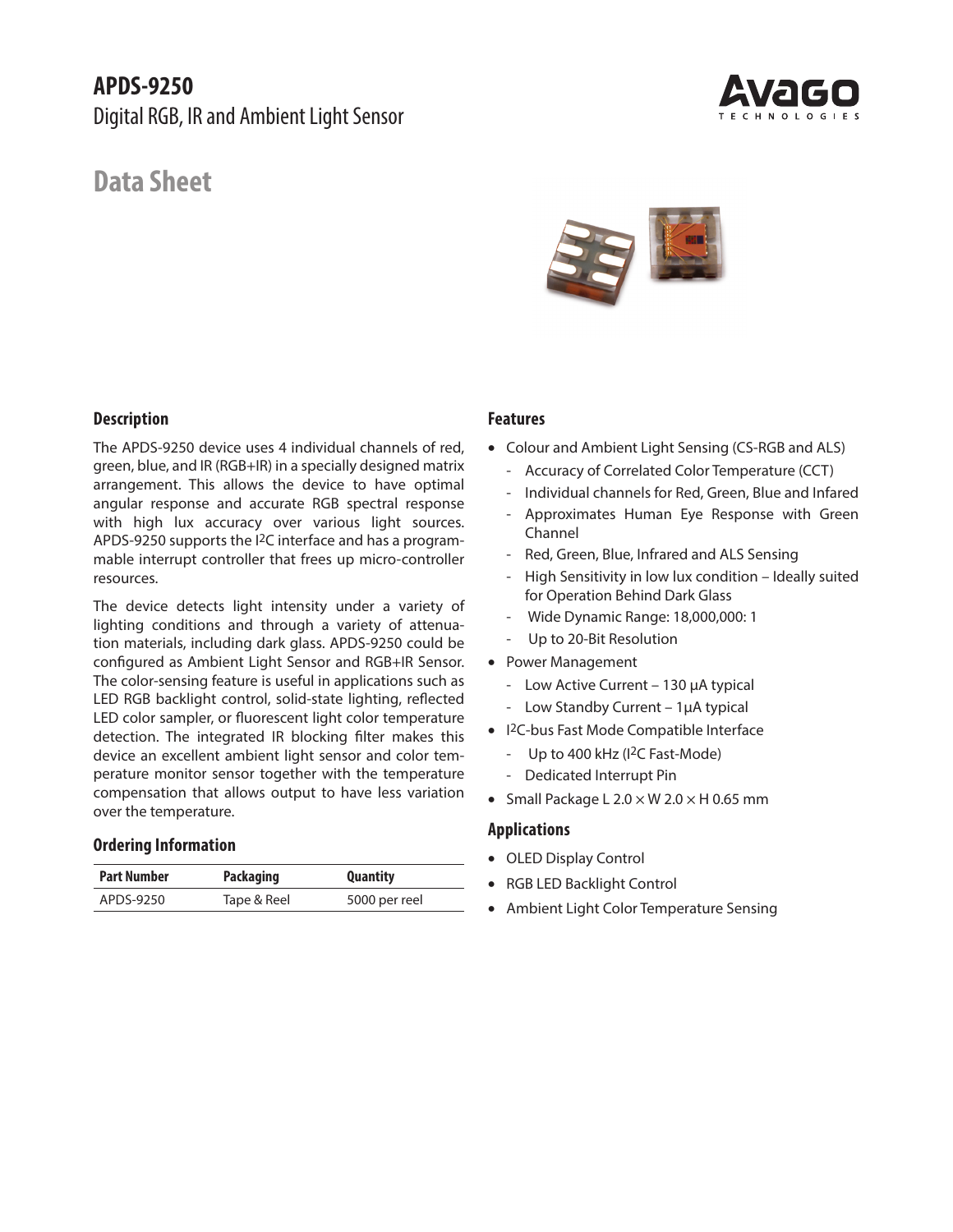#### **Functional Block Diagram**



## **Description:**

The APDS-9250 device contains multiple photodiodes for Light Sensor (R, G, B, IR channel) that are designed in a matrix placement to achieve optimal angular response at the fall of incident light angle.

The device provides on-chip multiple diodes, ADCs, state machine, non-volatile memory and an I2C interface.

Integration of all color sensing channels occurs simultaneously. Upon completion of the conversion cycle, the conversion result is transferred to the corresponding data registers. Communication with the device is accomplished through a fast (up to 400 kHz), two-wire  $1^2C$  serial bus for easy connection to a microcontroller or embedded controller.

The APDS-9250 provides a separate pin for interrupts. When interrupts are enabled and a preset value is exceeded, the interrupt pin is asserted and remains asserted until cleared by the controlling firmware. The interrupt feature simplifies and improves system efficiency by eliminating the need to poll a sensor for a light intensity. An interrupt is generated after completion of new conversion of the light sensor channels where the light sensor interrupt source can work on any of the Red, Green, Blue, IR channels. Additionally, a programmable interrupt persistence feature allows the user to determine how many consecutive exceeded thresholds are necessary to trigger an interrupt.

#### **I/O Pins Configuration**

| Pin | Name       | Type   | <b>Description</b>                                                                             |
|-----|------------|--------|------------------------------------------------------------------------------------------------|
|     | SCI.       |        | <sup>12</sup> C Serial Clock Input Terminal -<br>Clock Signal for I <sup>2</sup> C Serial Data |
| 2   | <b>SDA</b> | 1/O    | Serial Data I/O for I <sup>2</sup> C                                                           |
| 3   | VDD        | Supply | Power Supply Voltage                                                                           |
| 4   | INT        |        | Interrupt – Open Drain                                                                         |
| 5   | NC.        |        | No Connect                                                                                     |
| 6   | GND        | Ground | Power Supply Ground. All<br>Voltages are referenced to GND                                     |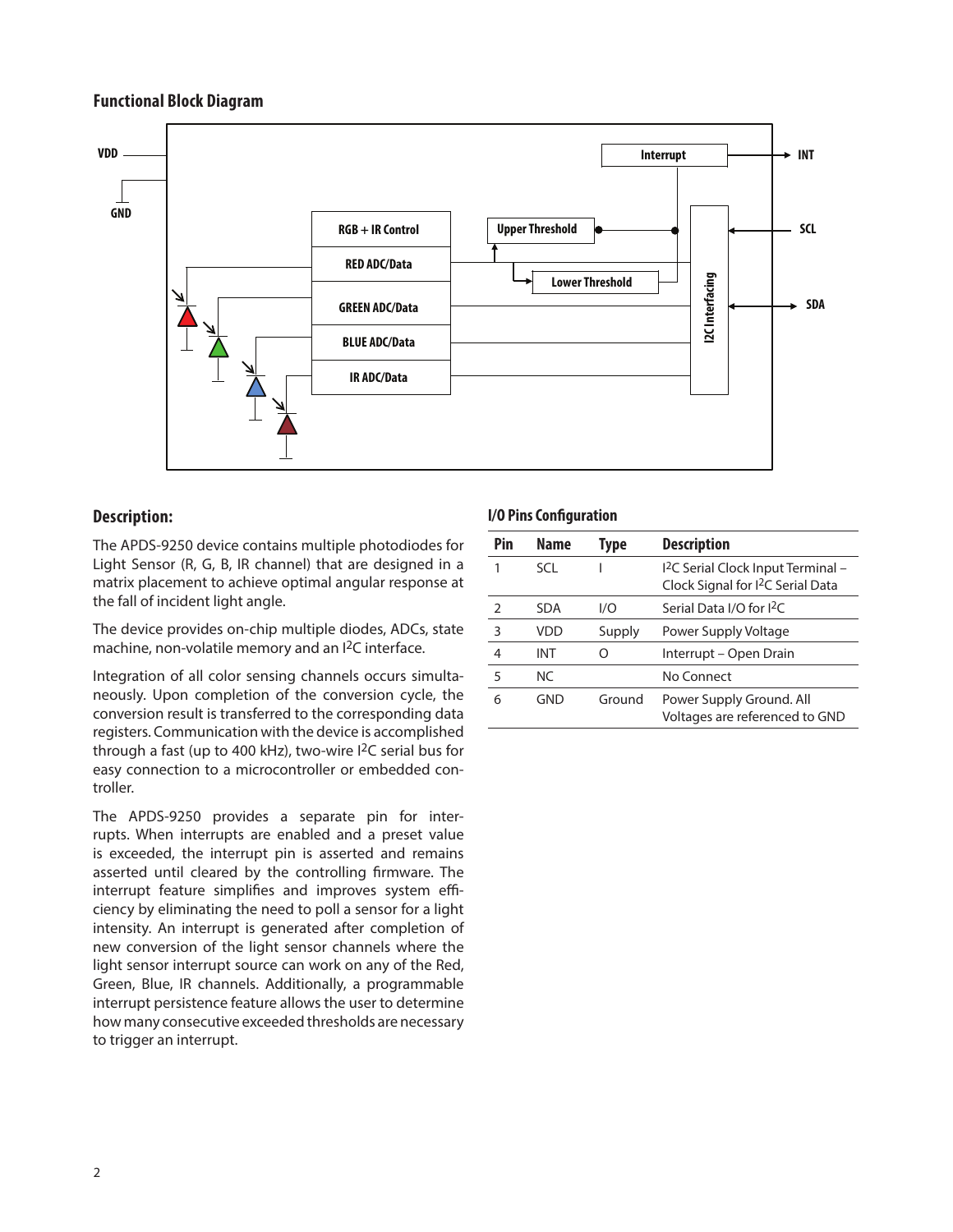#### **Absolute Maximum Ratings**

over operating free-air temperature range (unless otherwise noted)†

| <b>Parameter</b>                    | Svmbol           | Min.  | Max. | <b>Units</b> | <b>Conditions</b> |
|-------------------------------------|------------------|-------|------|--------------|-------------------|
| Power Supply Voltage <sup>[1]</sup> | VDD              |       | 3.8  |              |                   |
| Max Voltage on SCL, SDA, INT pads   | V <sub>I2C</sub> | -0.5  | 3.8  |              |                   |
| Storage Temperature Range           | l stq            | $-40$ |      |              |                   |

† Stresses beyond those listed under "absolute maximum ratings" may cause permanent damage to the device. These are stress ratings only and functional operation of the device at these or any other conditions beyond those indicated under "recommended operating conditions" is not implied. Exposure to absolute-maximum-rated conditions for extended periods may affect device reliability.

Note 1. All voltages are with respect to GND.

#### **Recommended Operating Conditions**

| <b>Parameter</b>                                                             | <b>Symbol</b> | Min. | Tvp. | Max. | <b>Units</b> |
|------------------------------------------------------------------------------|---------------|------|------|------|--------------|
| Operating Ambient Temperature                                                |               | -40  |      | 85   |              |
| Supply voltage                                                               | Vnn           |      |      | 3.6  |              |
| Supply Voltage Accuracy, V <sub>DD</sub><br>total error including transients |               | - ≺  |      |      | $\%$         |

#### Operating Characteristics,  $V_{DD} = 2.8 V$ ,  $T_A = 25°C$  (unless otherwise noted)

| <b>Parameter</b>                                       | <b>Symbol</b>              | Min | Typ | Max             | <b>Units</b> | <b>Test Conditions</b>                                     |
|--------------------------------------------------------|----------------------------|-----|-----|-----------------|--------------|------------------------------------------------------------|
| Active Mode Current                                    | lcs                        |     | 130 |                 | μA           | $V_{DD} = 2.8V$ , Gain Mode 3                              |
| <b>Standby Current</b>                                 | <b>ISTBY</b>               |     |     |                 | μA           | In Standby Mode. No<br>active <sup>2</sup> C communication |
| SCL, SDA Input High Voltage                            | Vıн                        | 1.5 |     | V <sub>DD</sub> |              |                                                            |
| SCL, SDA Input Low Voltage                             | $\mathsf{V}_{\mathsf{IL}}$ |     |     | 0.4             |              |                                                            |
| V <sub>OL</sub> INT, Output Low Voltage                | V <sub>OL</sub>            |     |     | 0.4             |              |                                                            |
| I <sub>I FAK</sub> Leakage Current, SDA, SCL, INT Pins | <b>ILEAK</b>               | -5  |     |                 | μA           |                                                            |

#### Optical Characteristics, V<sub>DD</sub> = 2.8 V, T<sub>A</sub> = 25<sup>°</sup>C (unless otherwise noted)

|                  | Test             |      | <b>RED Channel</b> |      | <b>Green Channel</b> |      | <b>Blue Channel</b> |      | <b>IR Channel</b> |             |
|------------------|------------------|------|--------------------|------|----------------------|------|---------------------|------|-------------------|-------------|
| <b>Parameter</b> | <b>Condition</b> | Min. | Max.               | Min. | Max.                 | Min. | Max.                | Min. | Max.              | <b>Unit</b> |
| Irradiance       | $\lambda = 465$  |      |                    |      |                      | 80   | 120                 |      |                   | $\%$        |
| Response         | $\lambda = 525$  |      | 10                 | 80   | 120                  | 10   | 30                  |      |                   |             |
|                  | $\lambda = 625$  | 80   | 120                | 18   | 33                   |      |                     |      |                   |             |
|                  | $\lambda = 850$  |      |                    |      |                      |      |                     | 80   | 20                |             |

Notes:

1. The percentage shown represents the ratio of the respective red, green, or blue channel value to the IR channel value.

2. The 465 nm input irradiance is supplied by an InGaN light-emitting diode with the following characteristics: dominant wavelength  $D = 465$  nm, spectral halfwidth  $y_2 = 22$  nm.

3. The 525 nm input irradiance is supplied by an InGaN light-emitting diode with the following characteristics: dominant wavelength  $_D = 525$  nm, spectral halfwidth  $_{22}$  = 35 nm.

4. The 625 nm input irradiance is supplied by a AlInGaP light-emitting diode with the following characteristics: dominant wavelength  $_D = 625$  nm, spectral halfwidth  $_{1/2}$  = 15 nm.

5. The 850 nm input irradiance is supplied by a AlInGaP light-emitting diode with the following characteristics: dominant wavelength  $_D = 850$  nm, spectral halfwidth  $_{22} = 40$  nm.

#### RGB Characteristics,  $V_{DD} = 2.8 V$ ,  $T_A = 25^\circ C$  (unless otherwise noted)

| <b>Parameter</b>               | Min. | Typ.  | Max.    | <b>Units</b> | <b>Test Conditions</b> |
|--------------------------------|------|-------|---------|--------------|------------------------|
| Dark Count                     |      |       |         | counts       |                        |
| ADC Integration Time           | 2.97 | 3.125 | 3.28    | ms           |                        |
| Full Scale ADC Counts Per Step |      | 8192  |         | counts       | 13 bit                 |
| Full Scale ADC Count Value     |      |       | 262.143 | counts       | 18 bit, 100ms, G=1x    |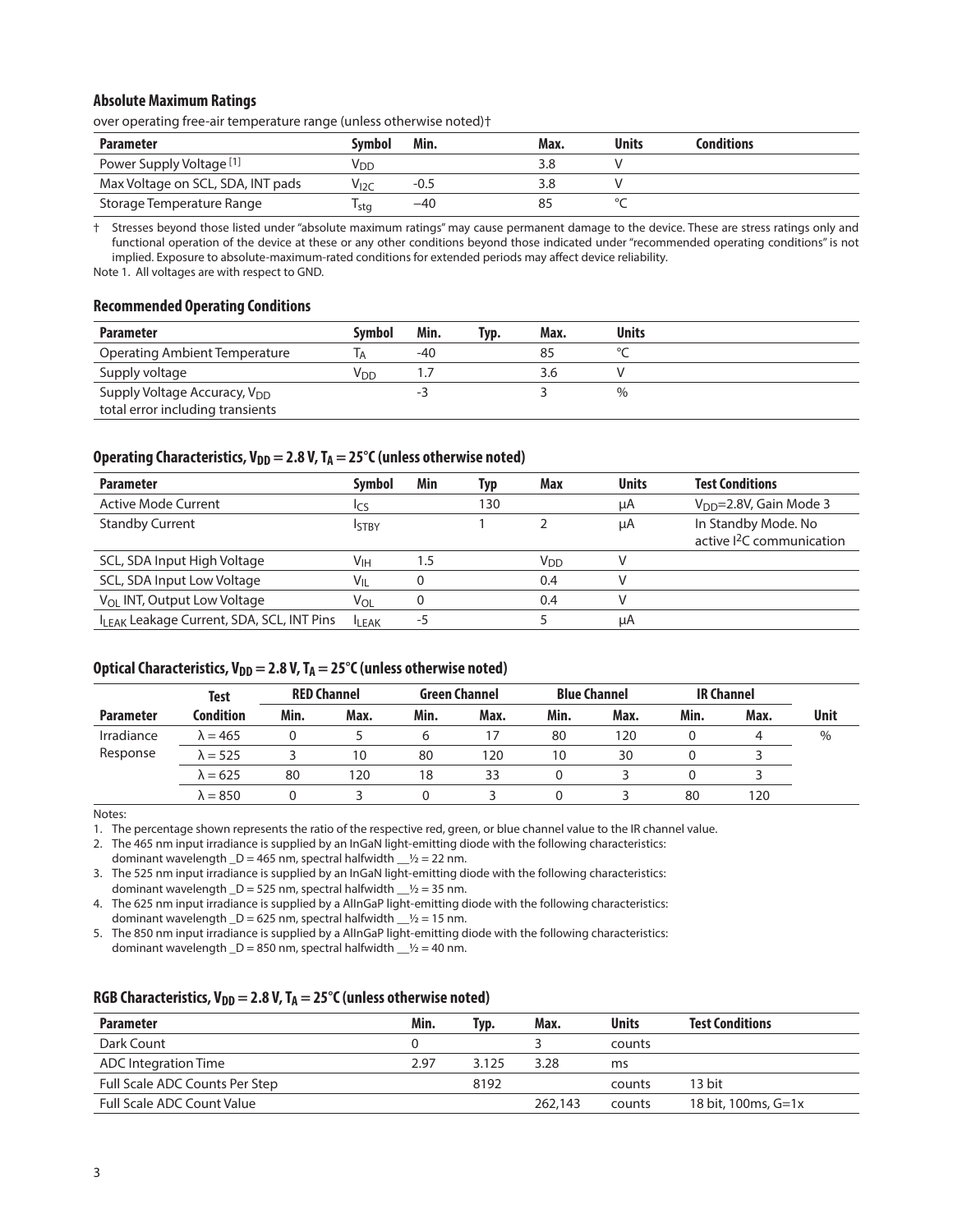| <b>Parameter</b>         | <b>Symbol</b>                   | Min | Typ   | Max | <b>Units</b> | <b>Test Conditions</b>                                    |
|--------------------------|---------------------------------|-----|-------|-----|--------------|-----------------------------------------------------------|
| Peak Wavelength          | ΛP                              |     | 550   |     | nm           |                                                           |
| Min Integration Time     | $l$ intmin1                     |     | 3.125 |     | ms           |                                                           |
|                          | $\mathsf{T}_{\mathsf{intmin2}}$ |     | 50    |     | ms           | With 50/60Hz rejection                                    |
| Max Integration Time     | l intmax                        |     | 400   |     | ms           | With 50/60Hz rejection                                    |
| <b>Output Resolution</b> | RESALS                          | 13  | 18    | 20  | bit          | Programmable                                              |
| <b>ADC Count Value</b>   |                                 |     | 1000  |     | count        | $\lambda$ = 530nm, 50ms, Gain=3x, Ee=59uW/cm <sup>2</sup> |

ALS Characteristics,  $V_{DD} = 2.8 V$ ,  $T_A = 25^\circ C$  (unless otherwise noted)



**Figure 1. Normalized ALS PD Angular Response Figure 2. Normalized PD Spectral Response** 







**Figure 3. ALS Sensor LUX vs Meter LUX using White Light Figure 4. ALS Sensor LUX vs Meter LUX using White Light**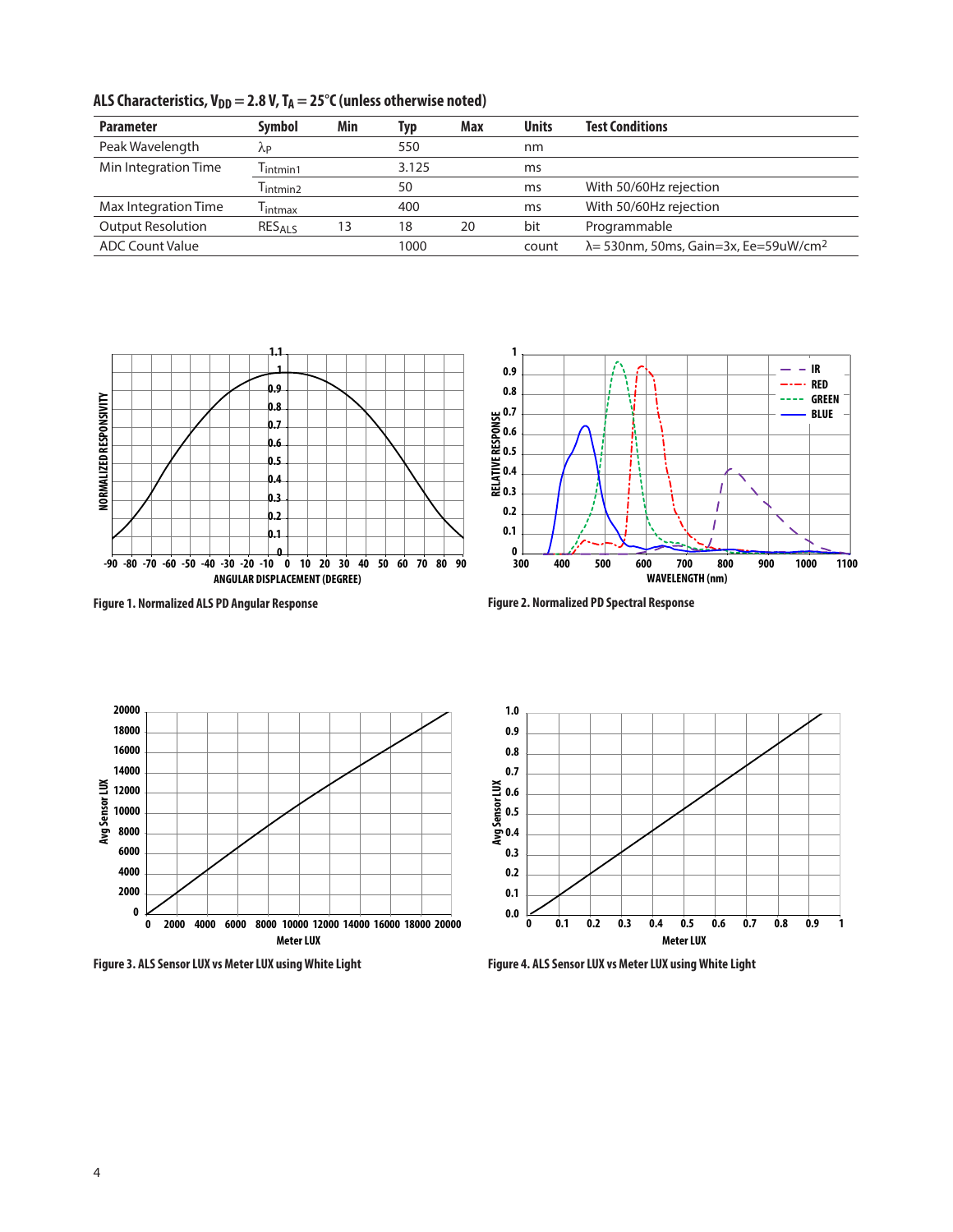

**Figure 5. ALS Sensor LUX vs Meter LUX using Incandescent Light**



**Figure 6. Normalized IDD vs VDD**



**Figure 7. Normalized IDD vs Temperature**



**Figure 8. ALS vs Temperature @ 1000 LUX (White LED)**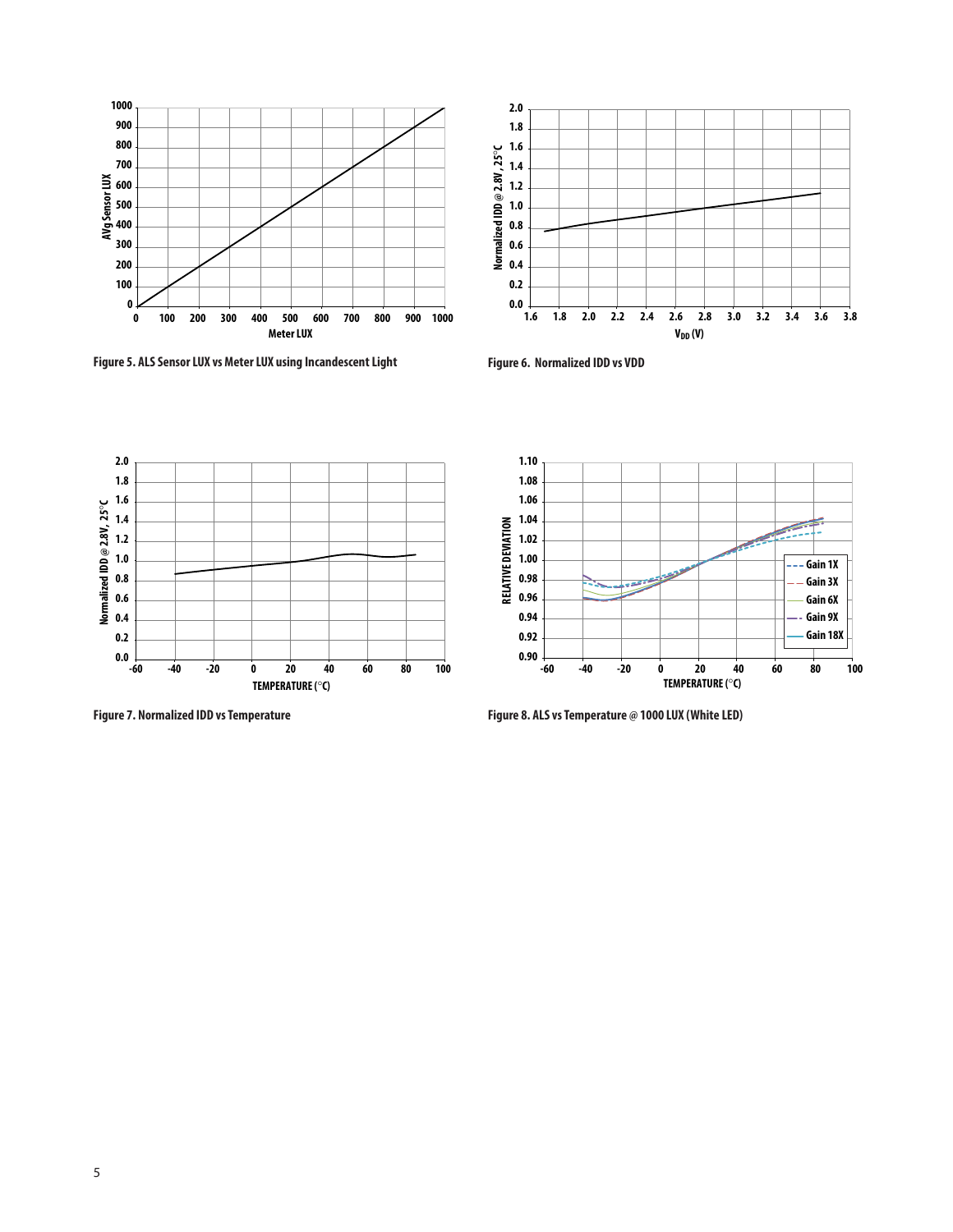#### **System State Machine**

#### **Start Up after Power-On or Software Reset**

The main state machine is set to "Start State" during power-on or software reset. As soon as the reset is released, the internal oscillator is started and the programmed I²C address and the trim values are read from the internal non volatile memory (NVM) trimming data block. The device enters Standby Mode as soon as the Idle State is reached.

NOTE: As long as the I<sup>2</sup>C address has not yet been read, the device will respond with NACK to any I²C command and ignore any request to avoid responding to a wrong I²C address.

#### **Standby Mode**

Standby Mode is the default mode after power-up. In this state, the oscillator, all internal support blocks, and the ADCs are switched off but I²C communication is fully supported.



#### **Light Sensor Operation**

Light Sensor (LS) measurements can be activated by setting the LS\_EN bit to 1 in the MAIN\_CTRL register.

In Light Sensor mode the user can select to activate either ALS or CS operation mode. ALS mode is activated by setting CS\_Mode bit to 0 while CS mode is activated by CS\_Mode bit set to 1 in the MAIN\_CTRL register.

As soon as Light Sensor become activated through I<sup>2</sup>C command, the internal support blocks are powered on. Once the voltages and currents are settled (typically after 5ms), the state machine checks for trigger events from a measurement scheduler to start the LS conversions according to the selected measurement repeat rates.

Once LS\_EN is changed back to 0, a conversion running on the respective sensor will be completed and the relevant ADCs and support blocks will move to standby mode thereafter.

## **Light Sensor Interrupt**

The LS interrupt is enabled by LS\_INT\_EN=1. It can function as either threshold triggered (LS\_VAR\_MODE=0) or variance trigged (LS\_VAR\_MODE=1). The LS interrupt source generator can work on any of the four LS channels (R, G, B, IR). The LS interrupt source is selected by the LS\_ INT\_SEL bits in the INT\_CFG register.

The Light Sensor threshold interrupt is enabled with  $LS_INT_EN = 1$  and  $LS_VAR_MODE = 0$ . It is set when the data of the selected LS\_DATA input register (LS\_RED, LS\_GREEN, LS\_BLUE, LS\_IR) is above the upper or below the lower threshold for a specified number of consecutive measurements.

The Light Sensor variance interrupt is enabled with LS\_  $INT\_EN = 1$  and  $LS\_VAR\_MODE = 1$ . It is set when the absolute value of the difference between the previous and current LS\_DATA data value is above the decoded LS variance threshold for a specified number of consecutive measurements.

# **I²C Protocol**

Interface and control of the APDS-9250 is accomplished through an I2C serial compatible interface (standard or fast mode) to a set of registers that provide access to device control functions and output data. The device supports a single slave address of 0x52 hex using 7 bit addressing protocol. (Contact factory for other addressing options.)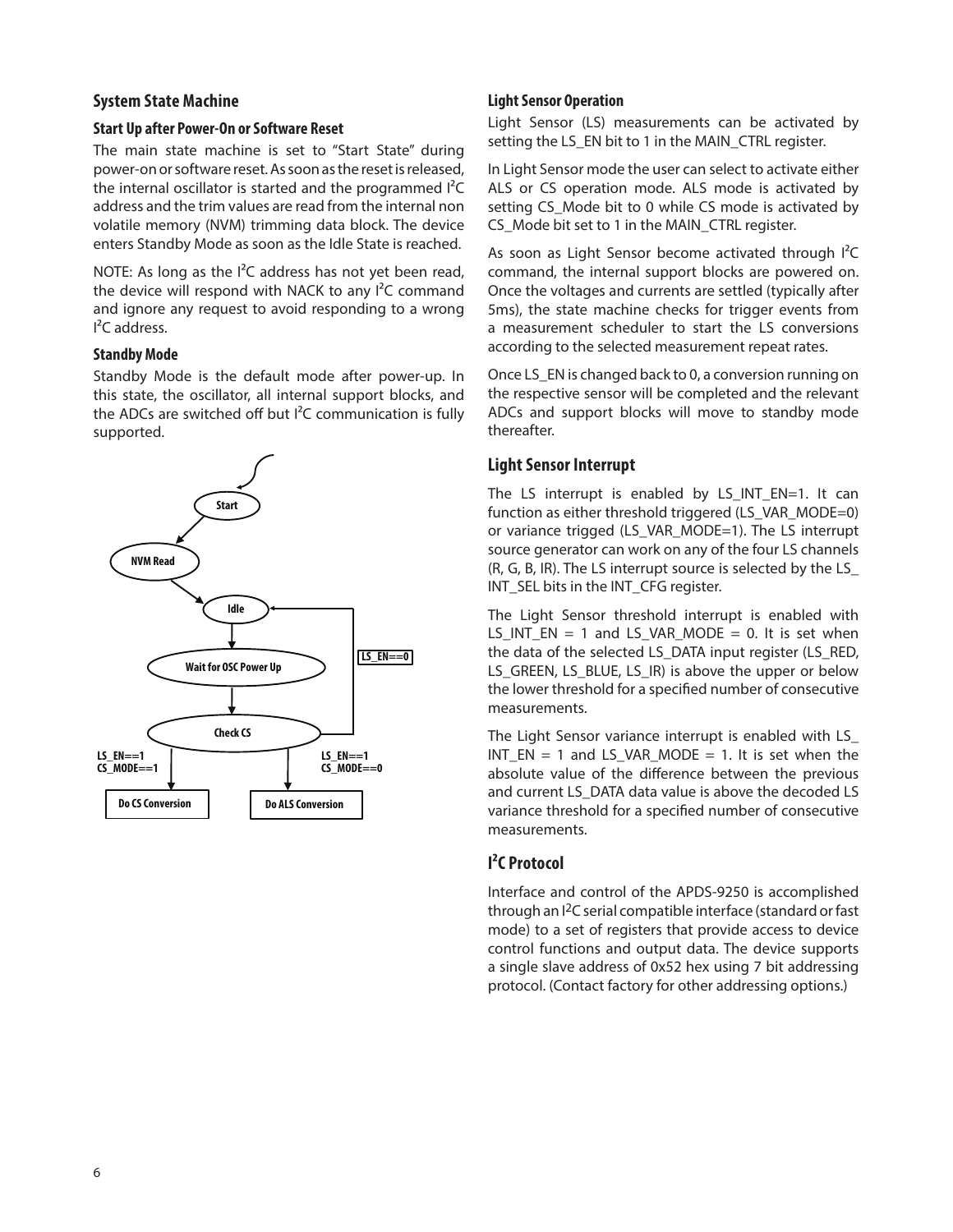## **I²C Register Read**

The registers can be read individually or in block read mode. When two or more bytes are read in block read mode, reserved register addresses are skipped and the next valid address is referenced. If the last valid address has been reached, but the master continues with the block read, the address counter in the device will not roll over and the device returns 00HEX for every subsequent byte read.

The block read operation is the only way to ensure correct data read out of multi-byte registers and to avoid splitting of results with HIGH and LOW bytes originating from different conversions. During block read access on LS and PS result registers, the result update is blocked.

If a read access is started on an address belonging to a non-readable register, the device will return NACK until the I<sup>2</sup>C<sup>™</sup> operation is ended.

Read operations must follow the timing diagram shown below.

## **I²C Register Write**

The device registers can be written to individually or in block write mode. When two or more bytes are written in block write mode, reserved registers and read-only registers are skipped. The transmitted data is automatically applied to the next writable register. If a register includes read (R) and read/write (RW) bits, the register is not skipped. Data written to read-only bits are ignored.

If the last valid address of the device address range is reached but the master attempts to continue the block write operation, the address counter of the device will not roll over. The device will return NACK for every following byte sent by the master until the  $12<sup>cm</sup>$  operation is ended.

If a write access is started on an address belonging to a non-writeable register, the device will return NACK until the I<sup>2</sup>C<sup>™</sup> operation is ended.

Write operations must follow the timing diagram shown below.



#### **I 2C Register Read Timing Diagram**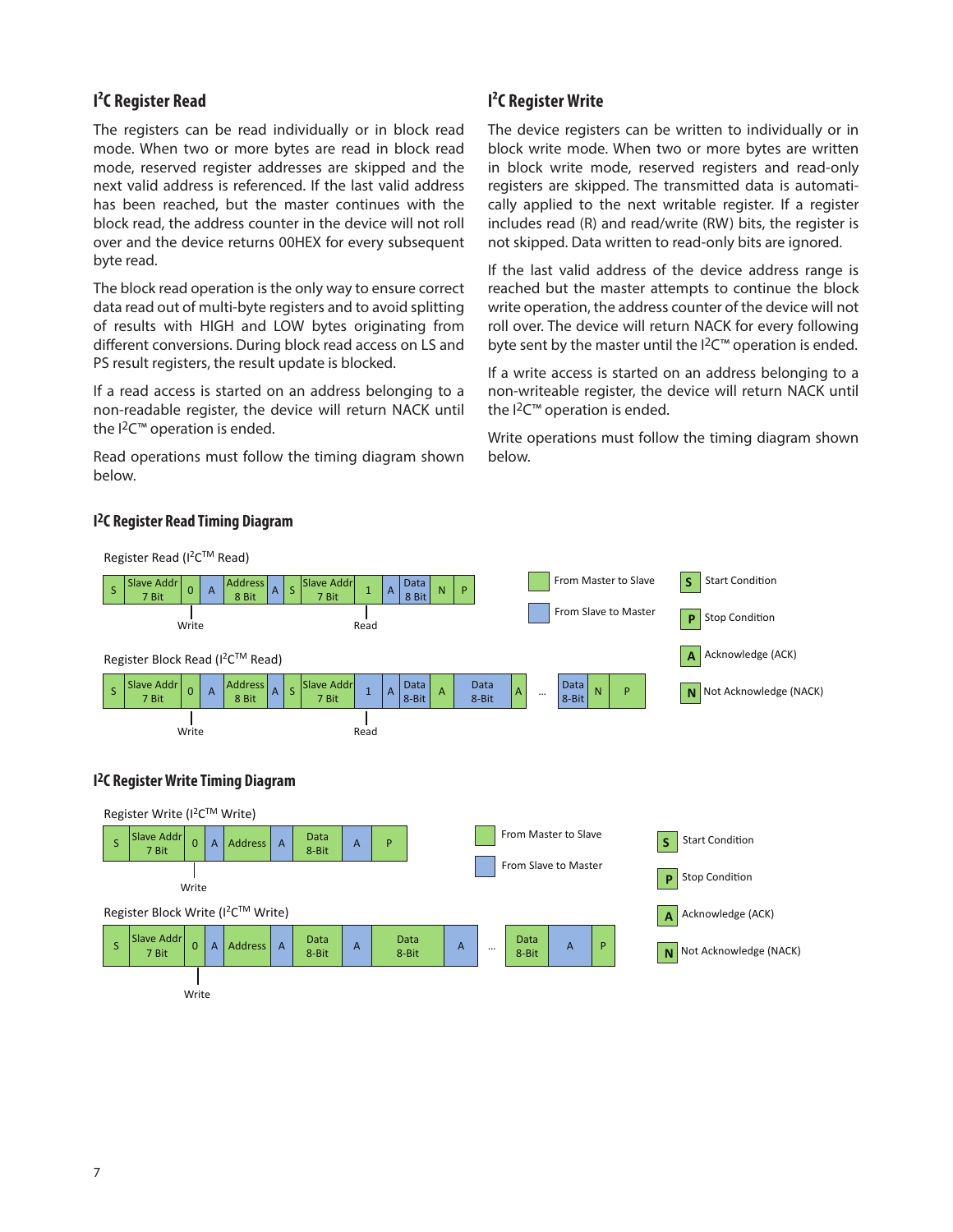# **I2C Interface – Bus Timing**



# **Bus Timing Characteristics**

| Symbol             | <b>Standard Mode</b> | <b>Fast Mode</b> | <b>Units</b> |
|--------------------|----------------------|------------------|--------------|
| tscl               | 100                  | 400              | kHz          |
| t <sub>DSTA</sub>  | 4                    |                  | μs           |
| t <sub>LOW</sub>   | 4.7                  |                  | μs           |
| <sup>t</sup> HIGH  | 4                    |                  | μs           |
| tsusta             | 4.7                  |                  | μs           |
| <b>THDDAT</b>      | 0                    |                  | μs           |
| t <sub>SUDAT</sub> | 0.1                  | 0.1              | μs           |
| tsusto             | 4                    |                  | μs           |
| t <sub>BUS</sub>   | 4.7                  |                  | μs           |
|                    |                      |                  |              |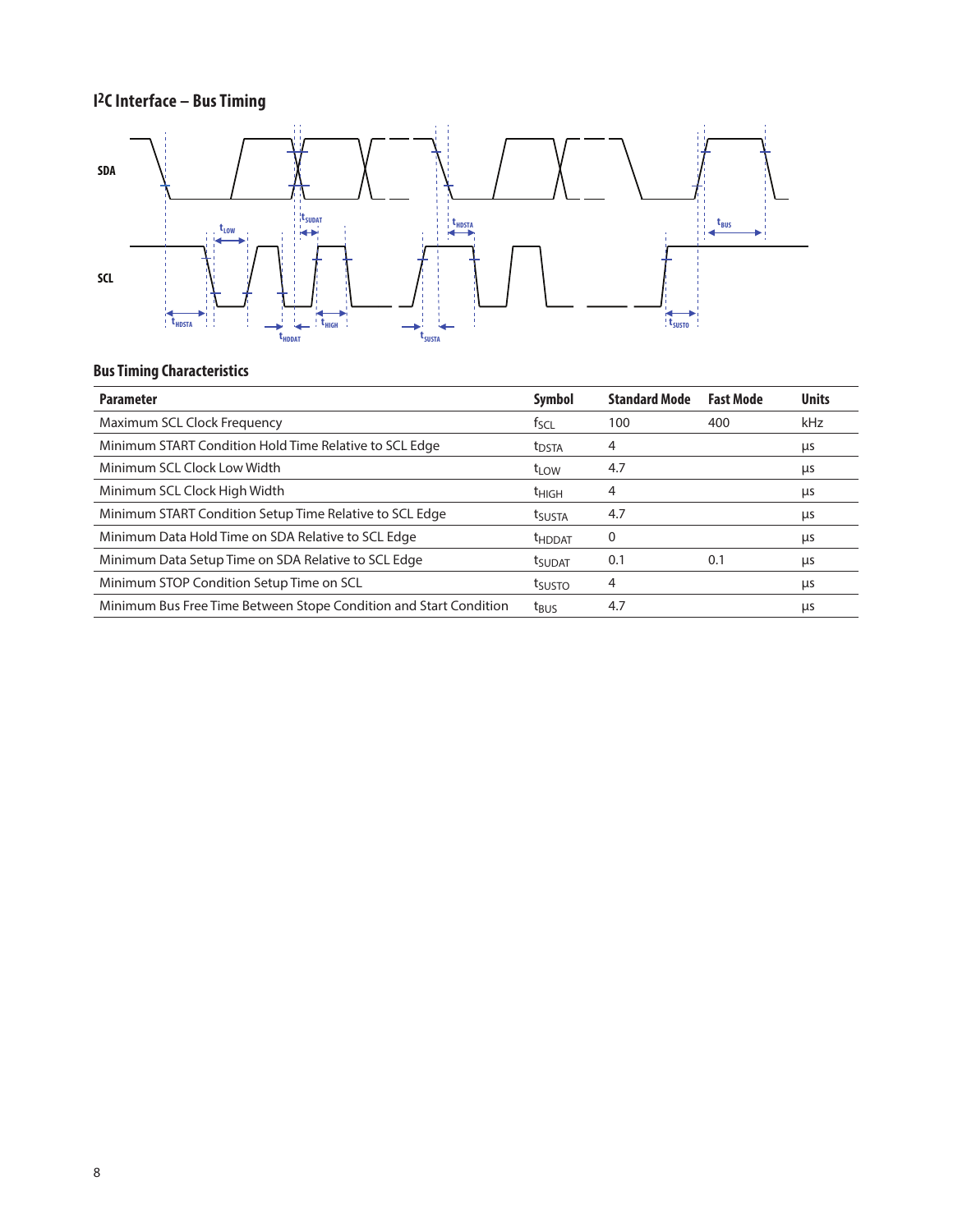# **Register set:**

The APDS-9250 is controlled and monitored by data registers and a command register accessed through the serial interface. These registers provide for a variety of control functions and can be read to determine results of the ADC conversions.

| <b>Address</b> | <b>Type</b>  | <b>Name</b>        | <b>Description</b>                                | <b>Reset Value</b> |
|----------------|--------------|--------------------|---------------------------------------------------|--------------------|
| 00HEX          | <b>RW</b>    | MAIN_CTRL          | LS operation mode control, SW reset               | 00HEX              |
| 04HEX          | <b>RW</b>    | LS_MEAS_RATE       | LS measurement rate and resolution in active mode | 22HEX              |
| 05HEX          | <b>RW</b>    | LS_GAIN            | LS analog gain range                              | 01HEX              |
| 06HEX          | ${\sf R}$    | PART ID            | Part number ID and revision ID                    | B2HEX              |
| 07HEX          | R            | <b>MAIN STATUS</b> | Power-on status, interrupt status, data status    | 20HEX              |
| <b>OAHEX</b>   | $\mathsf{R}$ | LS DATA IR 0       | IR ADC measurement data - LSB                     | 00HEX              |
| <b>OBHEX</b>   | ${\sf R}$    | LS_DATA_IR_1       | IR ADC measurement data                           | 00HEX              |
| <b>OCHEX</b>   | ${\sf R}$    | LS_DATA_IR_2       | IR ADC measurement data - MSB                     | 00HEX              |
| <b>ODHEX</b>   | R            | LS_DATA_GREEN_0    | Green ADC measurement data - LSB                  | 00HEX              |
| <b>OEHEX</b>   | R            | LS DATA GREEN 1    | Green ADC measurement data                        | 00HEX              |
| <b>OFHEX</b>   | ${\sf R}$    | LS_DATA_GREEN_2    | Green ADC measurement data - MSB                  | 00HEX              |
| 10HEX          | ${\sf R}$    | LS_DATA_BLUE_0     | Blue ADC measurement data - LSB                   | 00HEX              |
| 11HEX          | $\mathsf{R}$ | LS_DATA_BLUE_1     | Blue ADC measurement data                         | 00HEX              |
| 12HEX          | R            | LS_DATA_BLUE_2     | Blue ADC measurement data - MSB                   | 00HEX              |
| 13HEX          | ${\sf R}$    | LS DATA RED 0      | Red ADC measurement data - LSB                    | 00HEX              |
| 14HEX          | $\mathsf{R}$ | LS_DATA_RED_1      | Red ADC measurement data                          | 00HEX              |
| 15HEX          | $\mathsf{R}$ | LS_DATA_RED_2      | Red ADC measurement data - MSB                    | 00HEX              |
| 19HEX          | <b>RW</b>    | INT CFG            | Interrupt configuration                           | 10HEX              |
| 1AHEX          | <b>RW</b>    | INT PERSISTENCE    | Interrupt persist setting                         | 00HEX              |
| 21HEX          | <b>RW</b>    | LS_THRES_UP_0      | LS interrupt upper threshold, LSB                 | <b>FFHEX</b>       |
| 22HEX          | <b>RW</b>    | LS_THRES_UP_1      | LS interrupt upper threshold                      | <b>FFHEX</b>       |
| 23HEX          | <b>RW</b>    | LS_THRES_UP_2      | LS interrupt upper threshold, MSB                 | <b>OFHEX</b>       |
| 24HEX          | <b>RW</b>    | LS THRES LOW 0     | LS interrupt lower threshold, LSB                 | 00HEX              |
| 25HEX          | <b>RW</b>    | LS_THRES_LOW_1     | LS interrupt lower threshold                      | 00HEX              |
| 26HEX          | <b>RW</b>    | LS_THRES_LOW_2     | LS interrupt lower threshold, MSB                 | 00HEX              |
| 27HEX          | <b>RW</b>    | LS_THRES_VAR       | LS interrupt variance threshold                   | 00HEX              |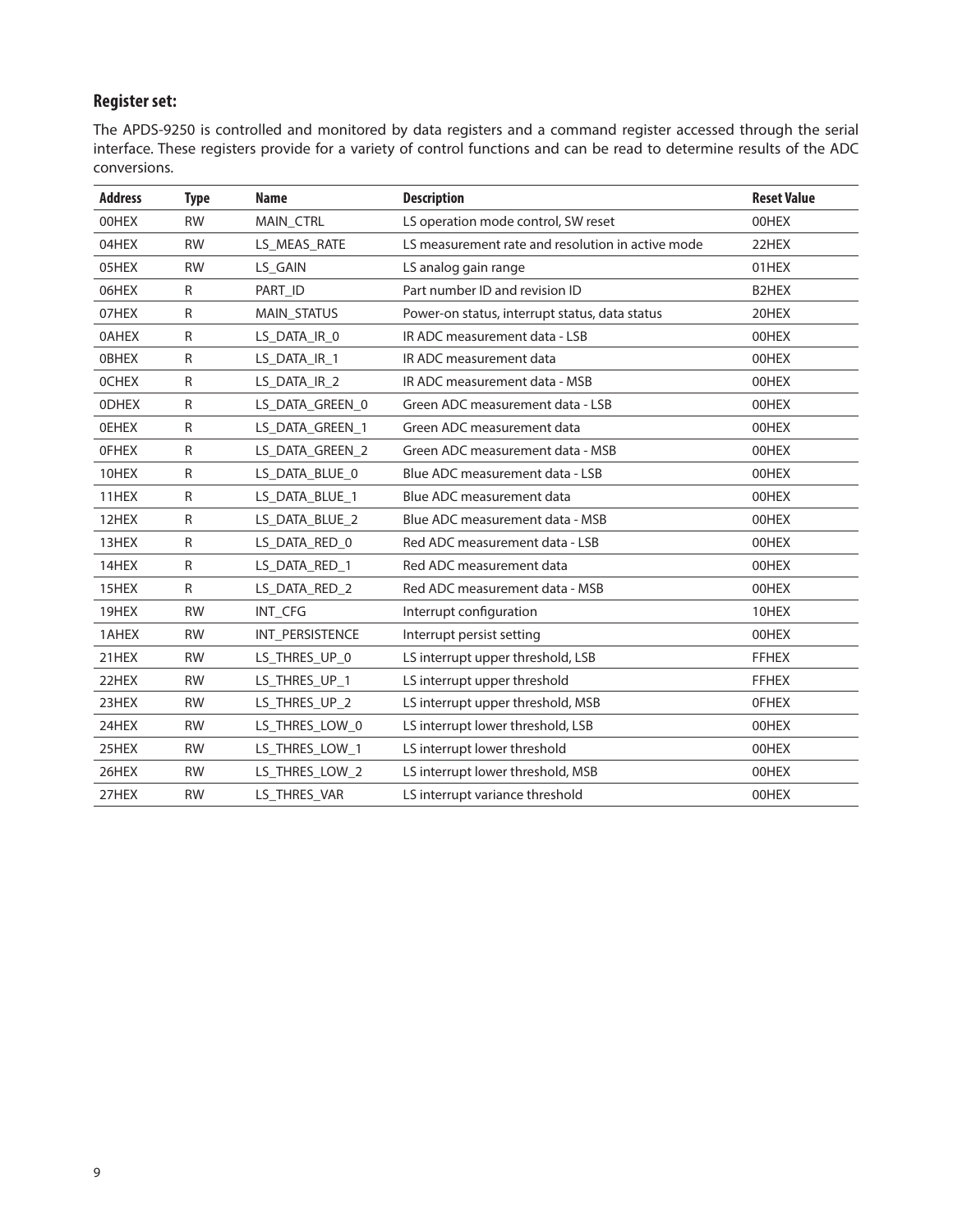#### **MAIN\_CTRL**

Default Value : 00HEX

|  | SW_Reset | ∕_Mode<br>่ | --<br>$ -$ | 0X00 |
|--|----------|-------------|------------|------|

| <b>FIELD</b> | <b>BIT</b> | <b>DESCRIPTION</b>                                                                                         |
|--------------|------------|------------------------------------------------------------------------------------------------------------|
| SW Reset     | 4          | $1 =$ Reset will be triggered                                                                              |
| CS Mode      |            | $0 = ALS$ , IR and compensation channels activated<br>$1 = All RGB + IR + compensation channels activated$ |
| LS EN        |            | $1 =$ Light sensor active<br>$0 =$ Light sensor standby                                                    |

Writing to this register stops the ongoing measurements and starts new measurements (depends on the enable bit).

## **LS\_MEAS\_RATE**

Default Value : 22HEX

|  | LS Resolution/Bit Width |  | LS Measurement Rate | )X04 |
|--|-------------------------|--|---------------------|------|

| <b>FIELD</b>                | <b>BIT</b> | <b>DESCRIPTION</b>                                                                                                                                                                                                            |
|-----------------------------|------------|-------------------------------------------------------------------------------------------------------------------------------------------------------------------------------------------------------------------------------|
| LS.<br>Resolution/Bit Width | 6:4        | $000:20$ bit $-400$ ms<br>$001:19 \text{ bit} - 200 \text{ms}$<br>010 : 18 bit - 100ms (default)<br>$011:17$ bit - 50ms<br>$100:16 \text{ bit} - 25 \text{ms}$<br>$101:13$ bit $-3.125$ ms<br>110 : Reserved<br>111: reserved |
| LS.<br>Measurement Rate     | 2:0        | $000 - 25$ ms<br>$001 - 50$ ms<br>010 - 100ms (default)<br>$011 - 200$ ms<br>$100 - 500$ ms<br>$101 - 1000$ ms<br>$110 - 2000$ ms<br>$111 - 2000$ ms                                                                          |

When the measurement repeat rate is programmed to be faster than possible for the specified ADC measurement time, the repeat rate will be lower than programmed (maximum speed).

Writing to this register stops the ongoing measurement and starts new measurements (depending on the respective bits)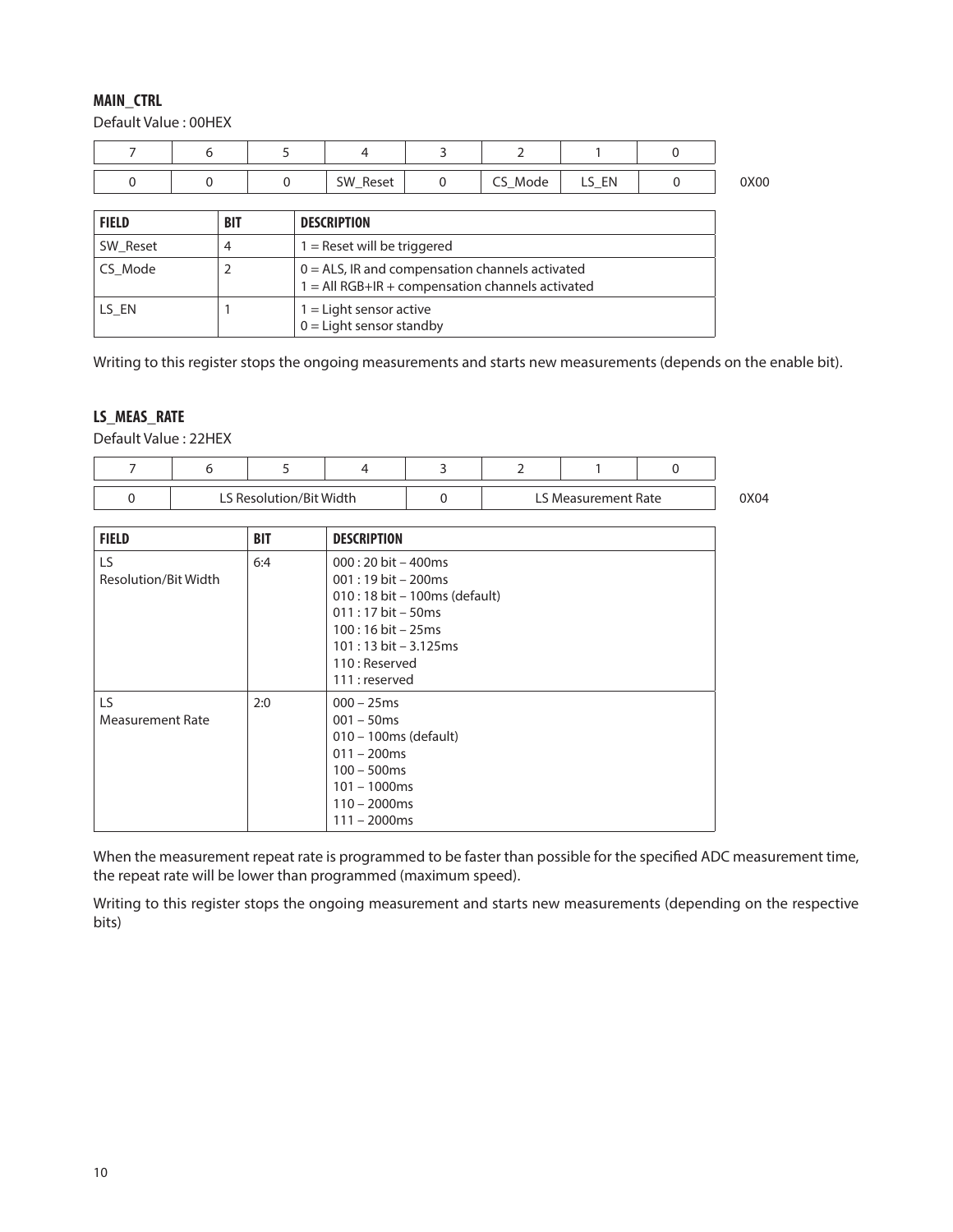## **LS\_GAIN**

Default Value : 01HEX

|  |  |  | Gain Range | 0X05 |
|--|--|--|------------|------|

| <b>FIELD</b> | <b>BIT</b> | <b>DESCRIPTION</b>                                                                |
|--------------|------------|-----------------------------------------------------------------------------------|
| Gain Range   | 2:0        | $000:$ Gain 1<br>$001:$ Gain 3<br>$010:$ Gain 6<br>$011:$ Gain 9<br>100 : Gain 18 |

The channels of the light sensor always run on the same gain range setting. Sensitivity settings correlate between the channels. Result output in Lux is available from ALS/green channel.

Writing to this register stops the ongoing measurement and starts new measurements (depending on the respective bits)

#### **PART\_ID**

Default Value : B2HEX

|  |         | - |             |  |      |
|--|---------|---|-------------|--|------|
|  | Part ID |   | Revision ID |  | 0X06 |

| <b>FIELD</b>   | <b>BIT</b> | <b>DESCRIPTION</b>            |
|----------------|------------|-------------------------------|
| Part Number ID | 7:4        | Part number ID                |
| Revision ID    | 3:0        | Revision ID of the component. |

#### **MAIN\_STATUS**

Default Value : 20HEX

|  | Power<br>On<br><b>Status</b> | ر∟<br>Interrupt<br><b>Status</b> | LS Data<br><b>Status</b> |  | 0X07 |
|--|------------------------------|----------------------------------|--------------------------|--|------|

| <b>FIELD</b>        | <b>BIT</b> | <b>DESCRIPTION</b>                                                                                                                                                                                                                                                                                                           |
|---------------------|------------|------------------------------------------------------------------------------------------------------------------------------------------------------------------------------------------------------------------------------------------------------------------------------------------------------------------------------|
| Power On Status     | 5          | $1 =$ Part went through a power-up event, either because the part<br>was turned on or because there was power supply disturbance.<br>All interrupt threshold settings in the registers have been reset<br>to power-on default states and should be examined if necessary.<br>The flag is cleared after the register is read. |
| LS Interrupt Status | 4          | 0: Interrupt condition not fulfilled (default)<br>1: Interrupt condition fulfilled (cleared after read)                                                                                                                                                                                                                      |
| LS Data Status      |            | 0 : old data, already read (default)<br>1 : new data, not yet read (cleared after read)                                                                                                                                                                                                                                      |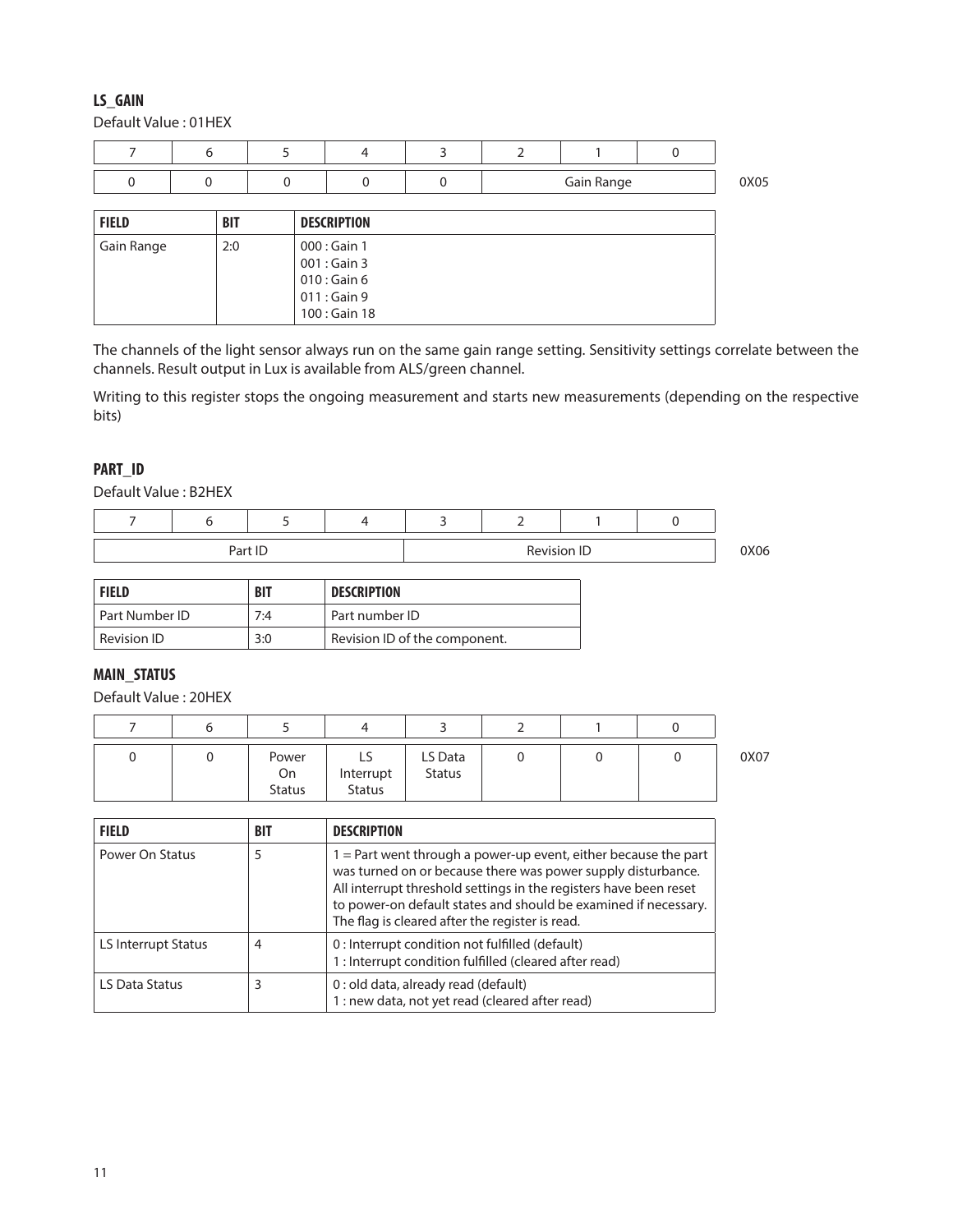## **LS\_DATA\_IR**

Default Value : 00HEX, 00HEX, 00HEX

| LS_DATA_IR_0 [7:0]   |                     |  |  |  |  |  |  |                   |  |
|----------------------|---------------------|--|--|--|--|--|--|-------------------|--|
|                      | LS DATA IR 1 [15:8] |  |  |  |  |  |  |                   |  |
| LS_DATA_IR_2 [19:16] |                     |  |  |  |  |  |  | 0X <sub>0</sub> C |  |

IR channel output data (unsigned integer, 13 to 20 bit, LSB aligned)

The IR channel output is already temperature compensated internally:

LS\_DATA\_IR – (IRint – LS\_DATA\_COMP)

When an  $1^2C^m$  read operation is active and points to an address in the range 07HEX to 18HEX, all registers in this range are locked until the  $I^2C^m$  read operation is completed or this address range is left.

This guarantees that the data in the registers comes from the same measurement even if an additional measurement cycle ends during the read operation. New measurement data is stored into temporary registers and the actual LS\_DATA registers are updated as soon as there is no on-going I²C™ read operation to the address range 07HEX to 18HEX.

| Reg 0AHEX | Bit[7:0] IR diode data least significant data byte |
|-----------|----------------------------------------------------|
| Reg 0BHEX | Bit[7:0] IR diode data intervening data byte       |
| Reg OCHEX | Bit[3:0] IR diode data most significant data byte  |

#### **LS\_DATA\_GREEN**

Default Value : 00HEX, 00HEX, 00HEX

| LS_DATA_GREEN_0 [7:0]   |                        |  |  |  |  |  |  |                  |  |
|-------------------------|------------------------|--|--|--|--|--|--|------------------|--|
|                         | LS DATA GREEN 1 [15:8] |  |  |  |  |  |  |                  |  |
| LS DATA GREEN 2 [19:16] |                        |  |  |  |  |  |  | 0X <sub>OF</sub> |  |

ALS/CS Green channel digital output data.

The channel output is already temperature compensated internally:

LS\_DATA\_GREEN = (Greenint – LS\_DATA\_COMP)

When an  $I^2C™$  read operation is active and points to an address in the range 07HEX to 18HEX, all registers in this range are locked until the  $l^2C^m$  read operation is completed or this address range is left.

This guarantees that the data in the registers comes from the same measurement even if an additional measurement cycle ends during the read operation. New measurement data is stored into temporary registers and the actual LS\_DATA registers are updated as soon as there is no on-going I²C™ read operation to the address range 07HEX to 18HEX.

Reg 0DHEX Bit[7:0] ALS / Green diode data least significant data byte

Reg 0EHEX Bit[7:0] ALS / Green diode data intervening data byte

Reg 0FHEX Bit[3:0] ALS / Green diode data most significant data byte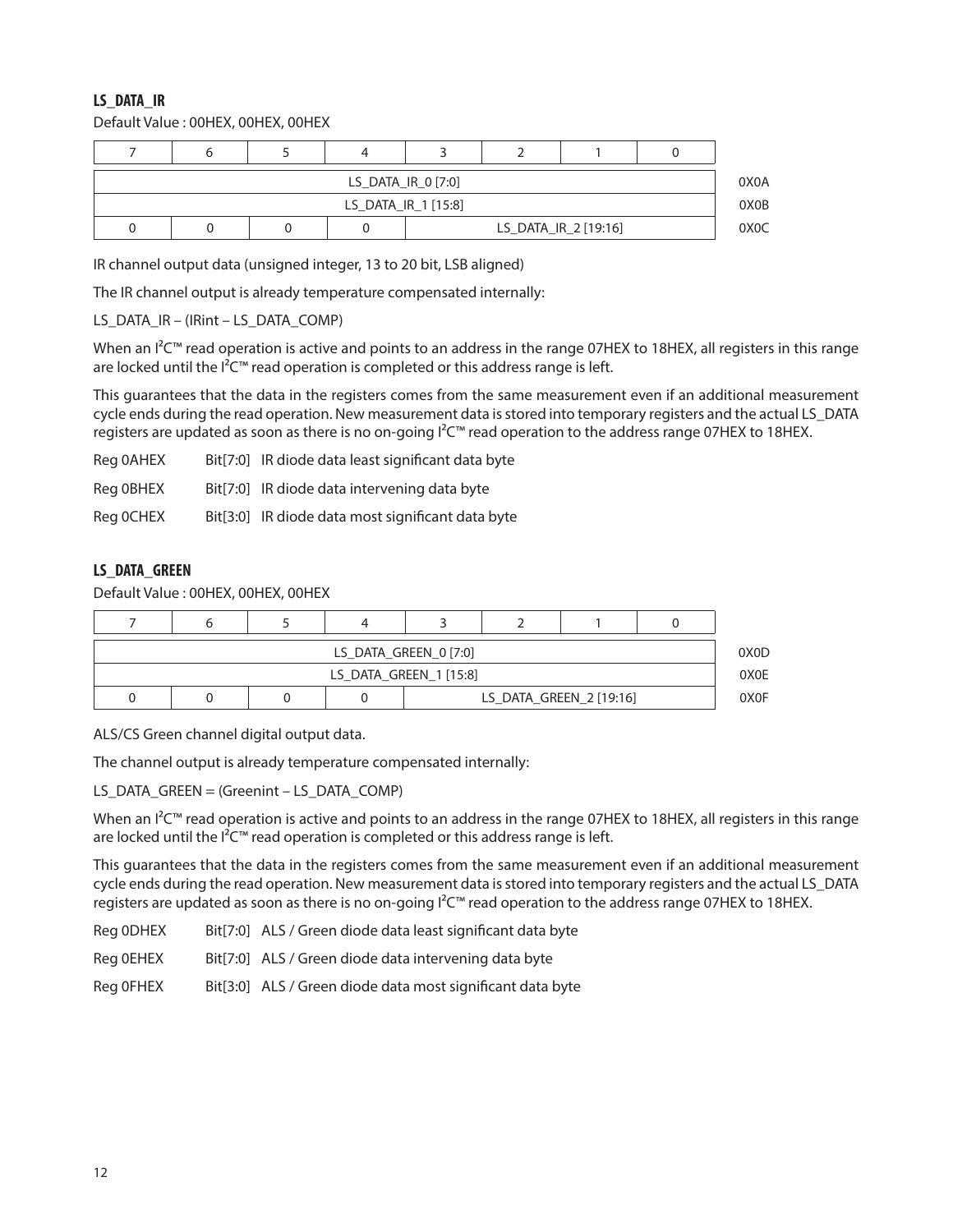#### **LS\_DATA\_BLUE**

Default Value : 00HEX, 00HEX, 00HEX

| LS_DATA_BLUE_0 [7:0]   |                       |  |  |  |  |  |  |  |  |  |
|------------------------|-----------------------|--|--|--|--|--|--|--|--|--|
|                        | LS_DATA_BLUE_1 [15:8] |  |  |  |  |  |  |  |  |  |
| LS_DATA_BLUE_2 [19:16] |                       |  |  |  |  |  |  |  |  |  |

CS Blue channel output data.

The channel output is already temperature compensated internally:

LS\_DATA\_BLUE =  $(B$ lueint – LS\_DATA\_COMP)

When an  $I^2C^m$  read operation is active and points to an address in the range 07HEX to 18HEX, all registers in this range are locked until the  $I^2C^m$  read operation is completed or this address range is left.

This guarantees that the data in the registers comes from the same measurement even if an additional measurement cycle ends during the read operation. New measurement data is stored into temporary registers and the actual LS\_DATA registers are updated as soon as there is no on-going I²C™ read operation to the address range 07HEX to 18HEX.

| Reg 10HEX | Bit[7:0] Blue diode data least significant data byte |
|-----------|------------------------------------------------------|
| Reg 11HEX | Bit[7:0] Blue diode data intervening data byte       |
| Reg 12HEX | Bit[3:0] Blue diode data most significant data byte  |

#### **LS\_DATA\_RED**

Default Value : 00HEX, 00HEX, 00HEX

| LS DATA RED 0 [7:0] |                      |                       |  |  |  |  |  |      |
|---------------------|----------------------|-----------------------|--|--|--|--|--|------|
|                     | LS_DATA_RED_1 [15:8] |                       |  |  |  |  |  |      |
|                     |                      | LS_DATA_RED_2 [19:16] |  |  |  |  |  | 0X15 |

The channel output is already temperature compensated internally:

LS\_DATA\_RED = (Redint – LS\_DATA\_COMP)

When an I<sup>2</sup>C<sup>™</sup> read operation is active and points to an address in the range 07HEX to 18HEX, all registers in this range are locked until the  $l^2C^m$  read operation is completed or this address range is left.

This guarantees that the data in the registers comes from the same measurement even if an additional measurement cycle ends during the read operation. New measurement data is stored into temporary registers and the actual LS\_DATA registers are updated as soon as there is no on-going I<sup>2</sup>C™ read operation to the address range 07HEX to 18HEX.

| Reg 13HEX | Bit[7:0] Red diode data least significant data byte |
|-----------|-----------------------------------------------------|
| Reg 14HEX | Bit[7:0] Red diode data intervening data byte       |
| Reg 15HEX | Bit[3:0] Red diode data most significant data byte  |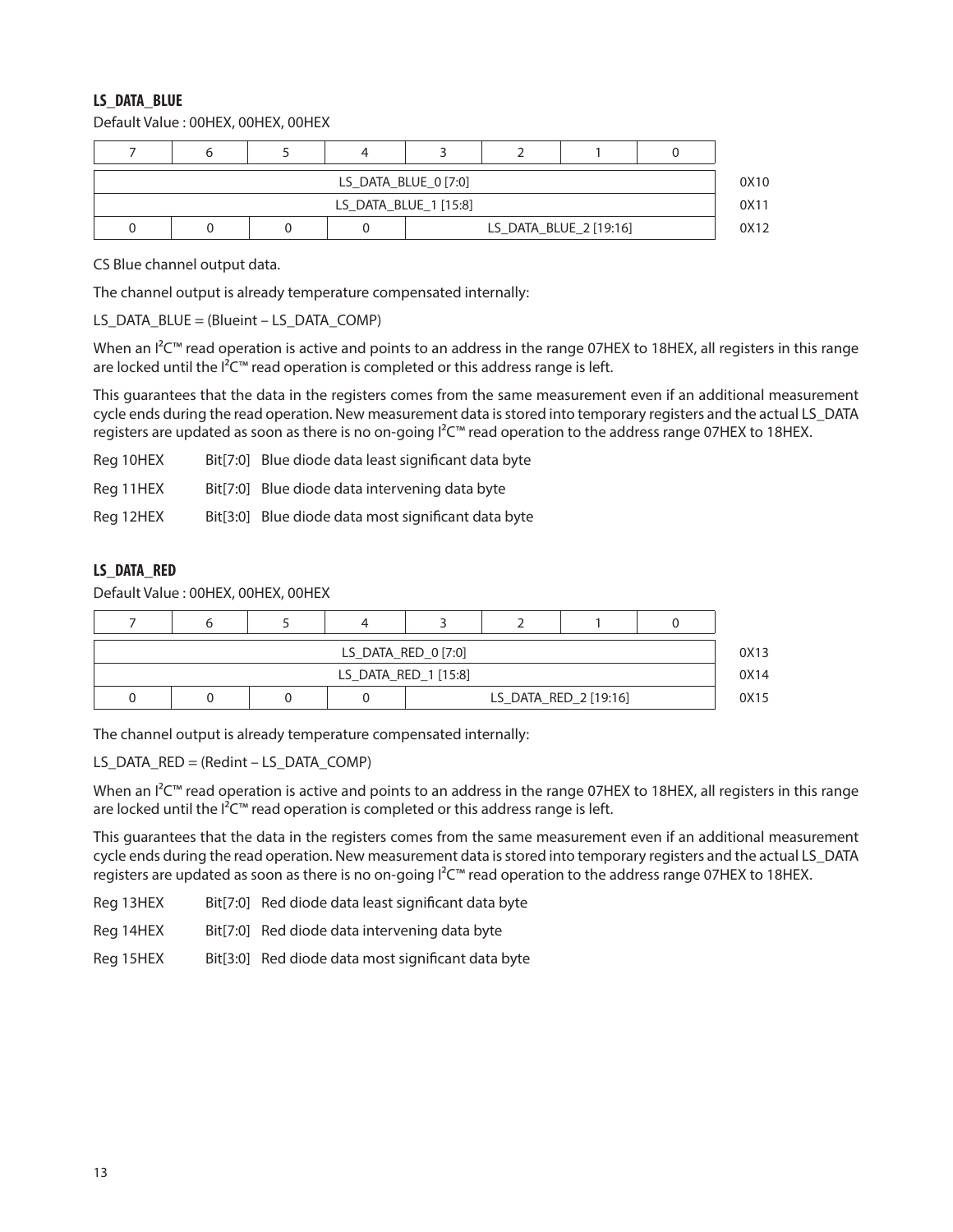## **INT\_CFG**

Default Value : 10HEX

|  | LS Interrupt<br>Source |  | LS Variation<br>Int Mode | LS Interrupt<br>Enable |  | 0X19 |
|--|------------------------|--|--------------------------|------------------------|--|------|
|  | LS INT SEL             |  | LS_VAR_MODE              | LS INT EN              |  |      |

| <b>FIELD</b> | <b>BIT</b> | <b>DESCRIPTION</b>                                                                           |
|--------------|------------|----------------------------------------------------------------------------------------------|
| LS INT SEL   | 5:4        | 00 : IR channel<br>01 : ALS/Green channel (default)<br>10 : Red channel<br>11 : Blue channel |
| LS VAR MODE  | 3          | 0 : LS threshold interrupt mode (default)<br>1: LS variation interrupt mode                  |
| LS INT EN    |            | 0 : LS Interrupt disabled (default)<br>1 : LS Interrupt enabled                              |

# **INT\_PERSISTENCE**

Default Value : 00HEX

| $\sim$ | DEDCICT<br>LS_PERSIST |  |  | $\sim$ |
|--------|-----------------------|--|--|--------|

This register sets the number of similar consecutive LS interrupt events that must occur before the interrupt is asserted.

| <b>FIELD</b> | <b>BIT</b> | <b>DESCRIPTION</b>                                                                                                                                                                                                                            |
|--------------|------------|-----------------------------------------------------------------------------------------------------------------------------------------------------------------------------------------------------------------------------------------------|
| LS PERSIST   | 7:4        | 0000 : Every LS value out of threshold range (default) asserts an interrupt<br>0001 : 2 consecutive LS values out of threshold range assert an interrupt<br>$\mid$ 1111 : 16 consecutive LS values out of threshold range assert an interrupt |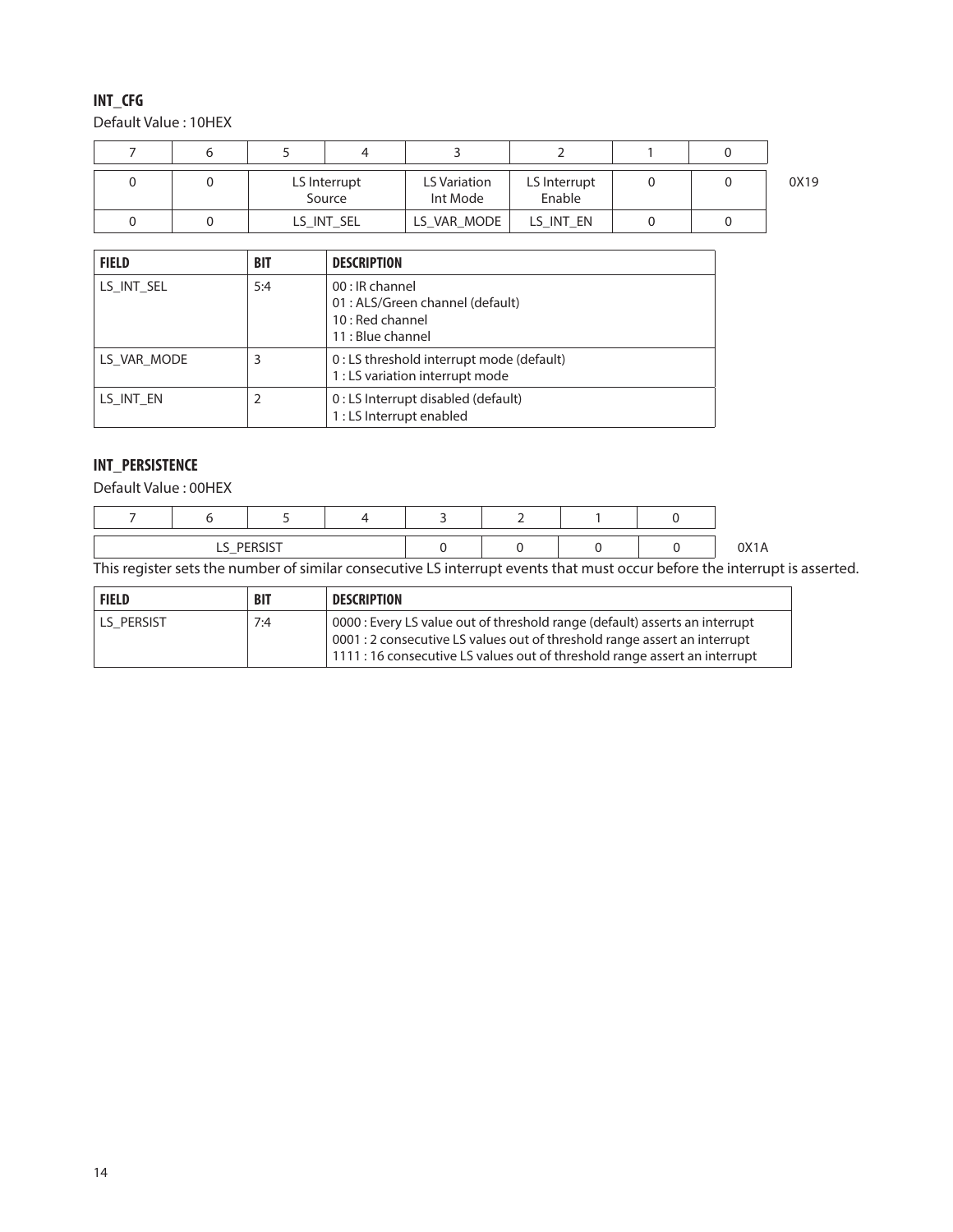#### **LS\_THRES\_UP**

Default Value : FFHEX, FFHEX, 0FHEX

| LS THRES UP 0 [7:0] |                      |  |                       |  |  |  |  |  |  |
|---------------------|----------------------|--|-----------------------|--|--|--|--|--|--|
|                     | LS_THRES_UP_1 [15:8] |  |                       |  |  |  |  |  |  |
|                     |                      |  | LS_THRES_UP_2 [19:16] |  |  |  |  |  |  |

LS\_THRES\_UP sets the upper threshold value for the LS interrupt. The Interrupt Controller compares the value in LS\_ THRES\_UP against measured data in the LS\_DATA registers of the selected LS interrupt channel. It generates an interrupt event if DATA exceeds the threshold level.

The data format for LS\_THRES\_UP must match that of the LS\_DATA registers.

| Reg 21HEX | Bit[7:0] | LS upper interrupt threshold value, LSB              |
|-----------|----------|------------------------------------------------------|
| Reg 22HEX | Bit[7:0] | LS upper interrupt threshold value, intervening byte |
| Reg 23HEX | Bit[3:0] | LS upper interrupt threshold value, MSB              |

#### **LS\_THRES\_LOW**

Default value: 00HEX, 00HEX, 00HEX

| LS_THRES_LOW_0 [7:0] |                       |  |                        |  |  |  |  |      |
|----------------------|-----------------------|--|------------------------|--|--|--|--|------|
|                      | LS_THRES_LOW_1 [15:8] |  |                        |  |  |  |  |      |
|                      |                       |  | LS_THRES_LOW_2 [19:16] |  |  |  |  | 0X26 |

LS\_THRES\_LOW sets the lower threshold value for the LS interrupt. The Interrupt Controller compares the value in LS\_THRES\_LOW against measured data in the LS\_DATA registers of the selected LS interrupt channel. It generates an interrupt event if the LS\_DATA is below the threshold level.

The data format for LS\_THRES\_LOW must match that of the LS\_DATA registers.

Reg 24HEX Bit[7:0] LS lower interrupt threshold value, LSB

Reg 25HEX Bit[7:0] LS lower interrupt threshold value, intervening byte

Reg 26HEX Bit[3:0] LS lower interrupt threshold value, MSB

#### **LS\_THRES\_VAR**

Default Value : 00HEX

|  |  |  | S_THRES_VAR<br>∽ | $\cdots$ |
|--|--|--|------------------|----------|

| <b>FIELD</b> | <b>BIT</b> | <b>DESCRIPTION</b>                                                                                                                                                                                                                                                                                                                                     |
|--------------|------------|--------------------------------------------------------------------------------------------------------------------------------------------------------------------------------------------------------------------------------------------------------------------------------------------------------------------------------------------------------|
| LS THRES VAR | 2:0        | 000 : new LS DATA varies by 8 counts compared to previous result<br>001 : new LS_DATA varies by 16 counts compared to previous result<br>010 : new LS DATA varies by 32 counts compared to previous result<br>011 : new LS DATA varies by 64 counts compared to previous result<br>111 : new LS_DATA varies by 1024 counts compared to previous result |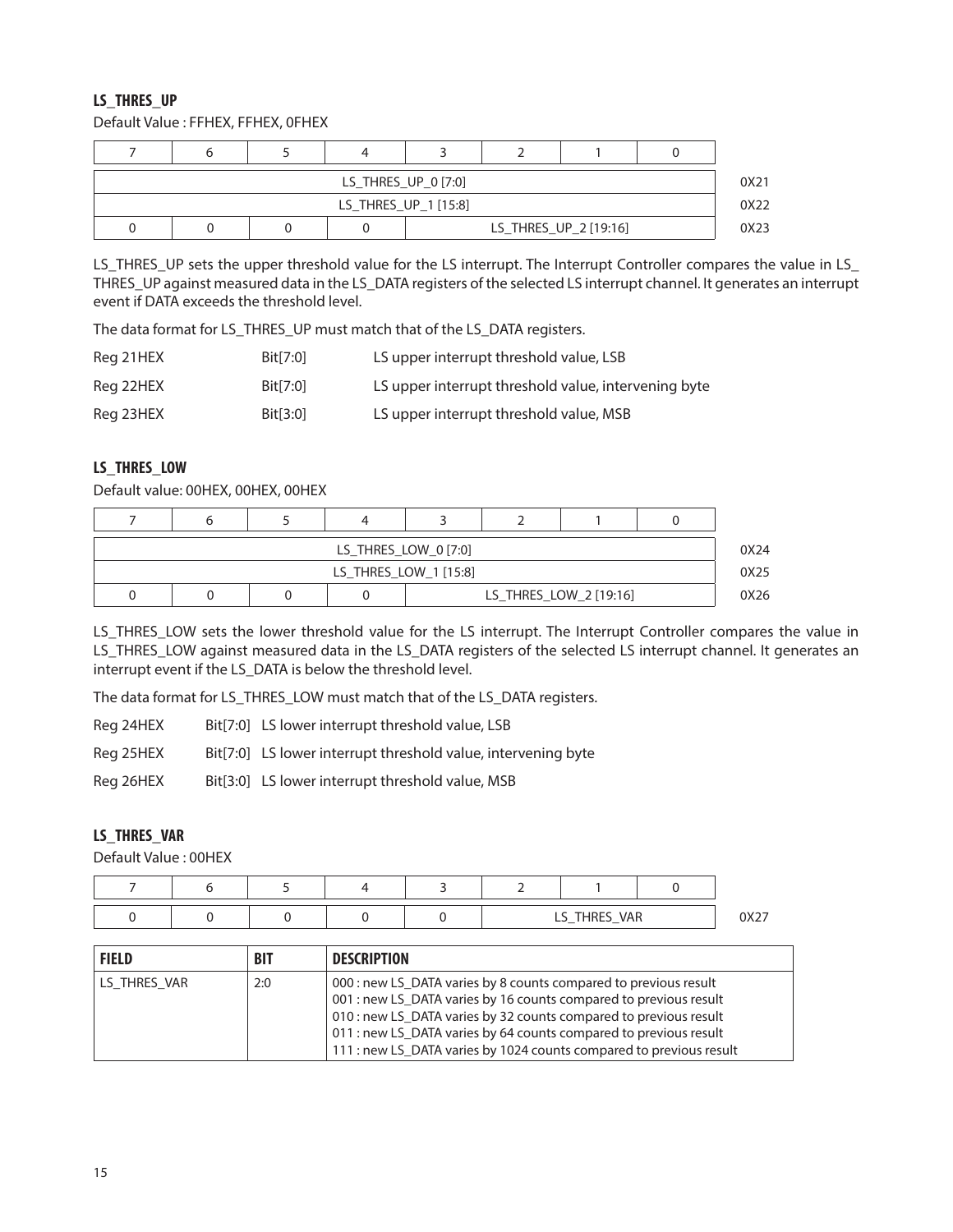## **Application Information Hardware**

The application hardware circuit for using implementing RGB, ALS and IR solution is simple with the APDS-9250 and is shown in following figure. The bypass capacitor is placed as close to the device package and is connected directly to the power source and to the ground, as shown in Figure below. It allows the AC component of the VDD to pass through to ground. Suggested to have bypass capacitor that have low effective series resistance (ESR) and low effective series inductance (ESI), such as the common ceramic types, which provide a low impedance path to ground at high frequencies to handle transient currents caused by internal logic switching.

Pull-up resistors, RSDA and RSCL, maintain the SDA and SCL lines at a high level when the bus is free and ensure the signals are pulled up from a low to a high level within the required rise time. A pull-up resistor, RINT, is also required for the interrupt (INT), which functions as a wired-AND signal in a similar fashion to the SCL and SDA lines. A typical impedance value of 10 kΩ can be used.

For a complete description of  $12C$  maximum and minimum R1 and R2 values, please review the  $12C$  Specification at http:// www.semiconductors.philips.com.

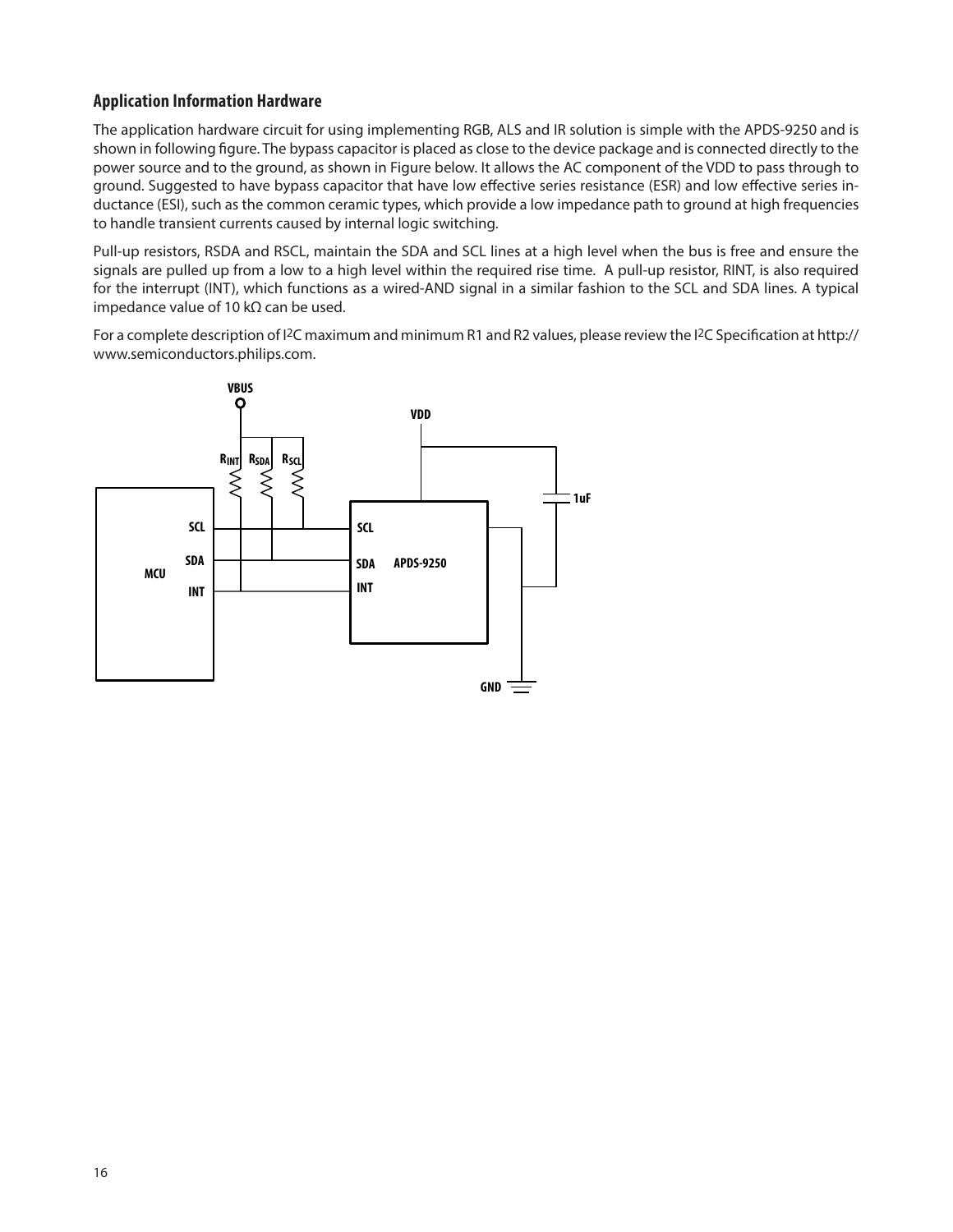# **Package Outline Dimensions**



**PCB Pad Layout**



Dimensions are in mm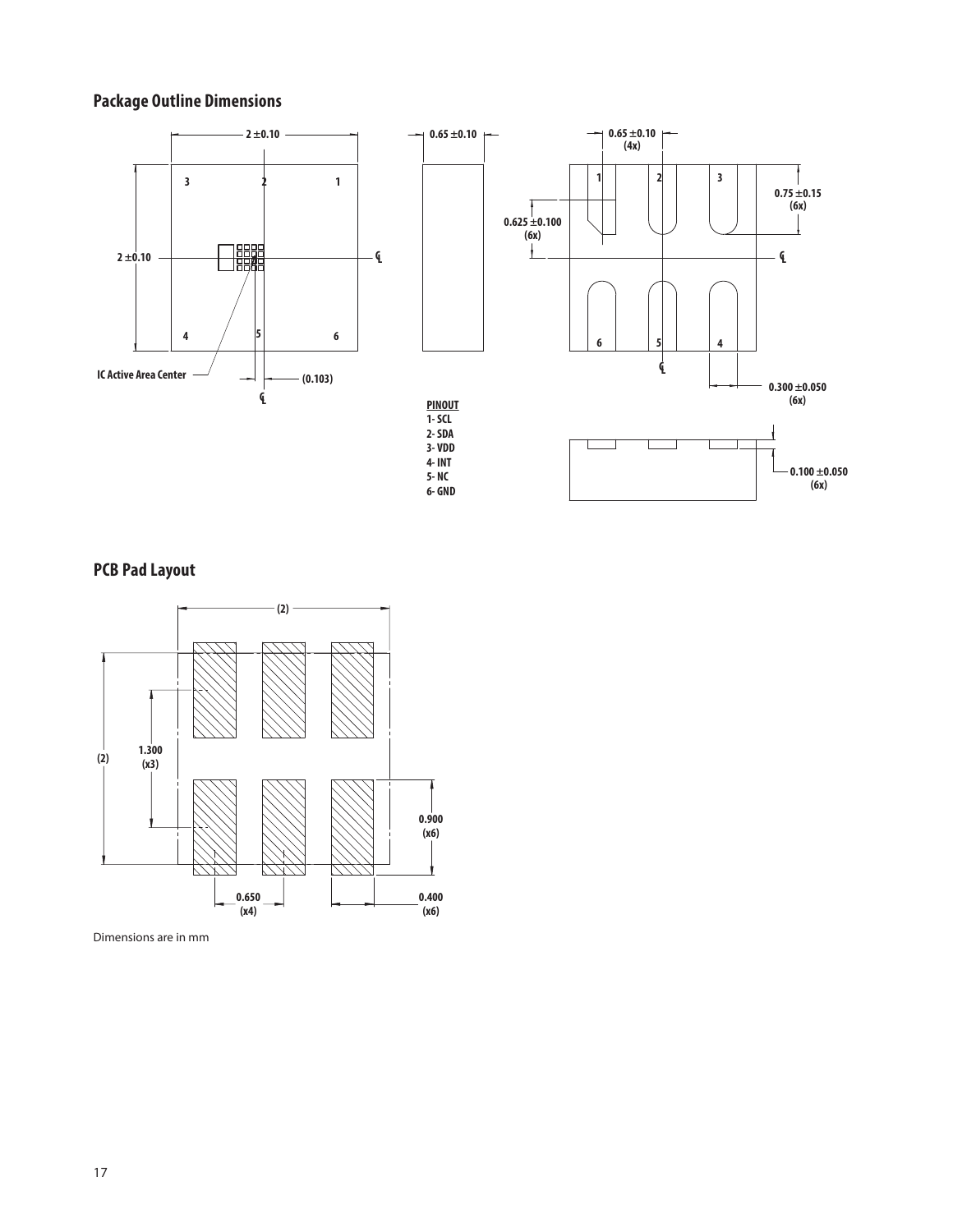#### **Tape Dimensions**



## **Reel Dimensions**





**Front View Back View Side View**

| <b>TAPE WIDTH</b> |            | W1                    | W <sub>2</sub> | W3                  |
|-------------------|------------|-----------------------|----------------|---------------------|
| 8 MM              | $3 + 0.50$ | $8.4 + 1.5$<br>$-0.0$ | 14.4 MAX       | 7.9 MIN<br>10.9 MAX |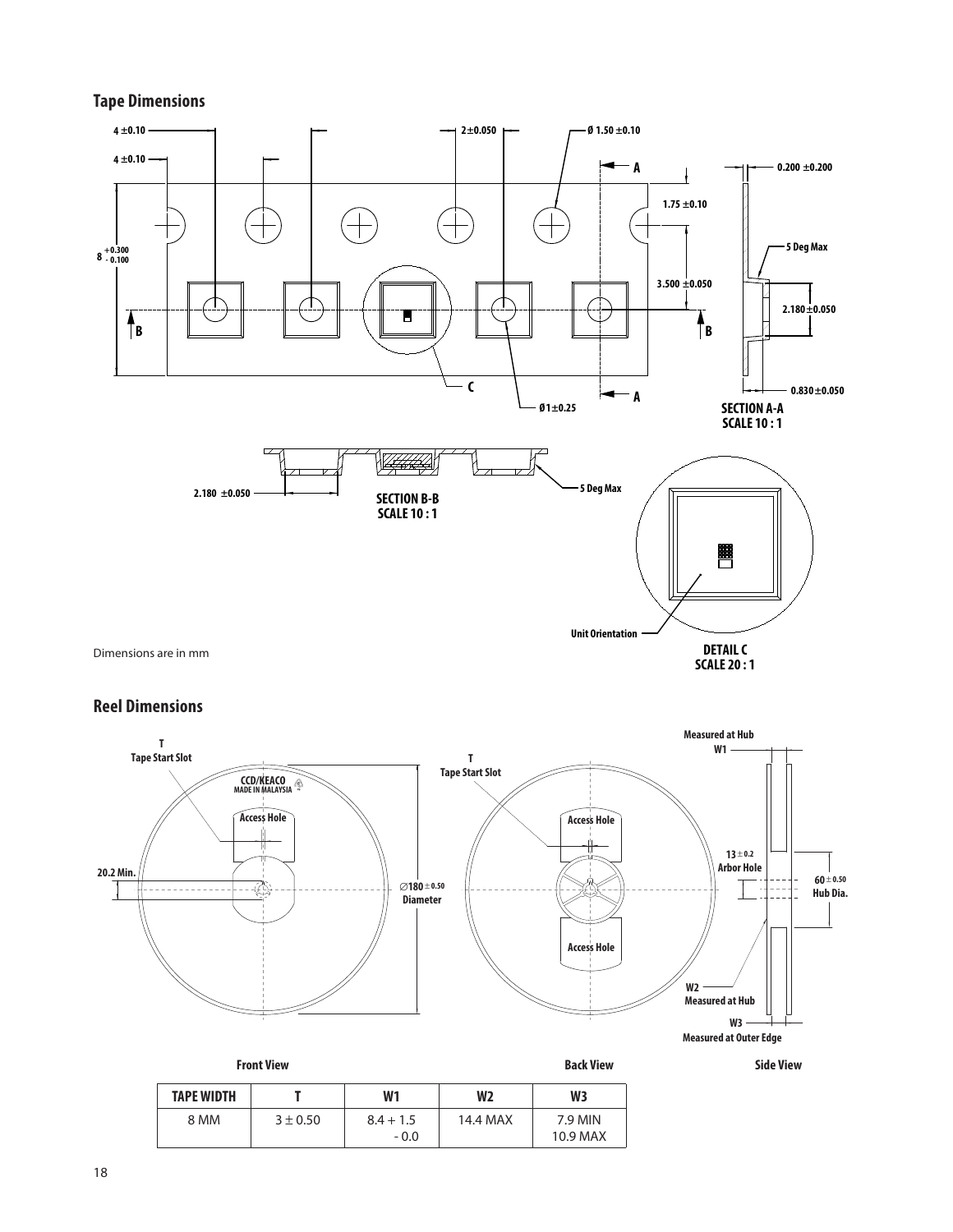## **Moisture Proof Packaging**

All APDS-9250 options are shipped in moisture proof package. Once opened, moisture absorption begins. This part is compliant to JEDEC MSL 3.



#### **Recommended Storage Conditions**

| Storage Temperature | 10 $\degree$ C to 30 $\degree$ C |
|---------------------|----------------------------------|
| Relative Humidity   | Below 60% RH                     |

#### **Time from Unsealing to Soldering**

After removal from the bag, the parts should be soldered within seven days if stored at the recommended storage conditions. When MBB (Moisture Barrier Bag) is opened and the parts are exposed to the recommended storage conditions more than seven days the parts must be baked before reflow to prevent damage to the parts.

#### **Baking conditions**

If the parts are not stored per the recommended storage conditions they must be baked before reflow to prevent damage to the parts.

| <b>Package</b> | Temp.           | Time     |
|----------------|-----------------|----------|
| In Reels       | $60^{\circ}$ C  | 48 hours |
| In Bulk        | $100^{\circ}$ C | 4 hours  |

Note: Baking should only be done once.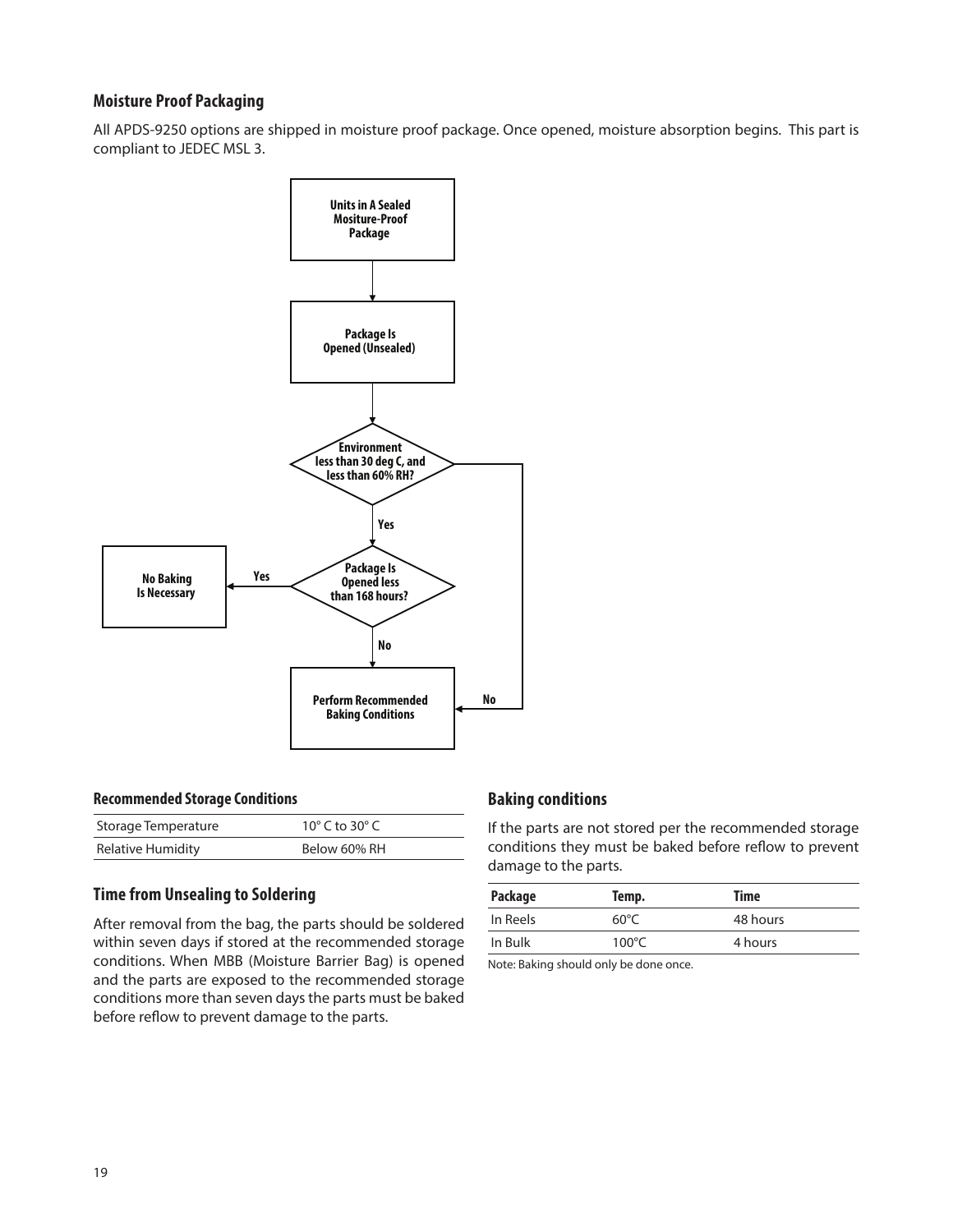#### **Recommended Reflow Profile**



| Solder Reflow                                                           | P3, R3 | 200° C to 260° C 3° C/s              |                |
|-------------------------------------------------------------------------|--------|--------------------------------------|----------------|
|                                                                         | P3, R4 | 260 $^{\circ}$ C to 200 $^{\circ}$ C | $-6^\circ$ C/s |
| Cool Down                                                               | P4, R5 | 200 $^{\circ}$ C to 25 $^{\circ}$ C  | $-6^\circ$ C/s |
| Time maintained above liquidus point, $217^{\circ}$ C $> 217^{\circ}$ C |        |                                      | 60 s to 120 s  |
| Peak Temperature                                                        |        | $260^\circ$ C                        |                |
| Time within 5° C of actual Peak Temperature                             |        | $>255^{\circ}$ C                     | 20 s to 40 s   |
| Time 25° C to Peak Temperature                                          |        | 25 $\degree$ C to 260 $\degree$ C    | 8 mins         |

The reflow profile is a straight-line representation of a nominal temperature profile for a convective reflow solder process. The temperature profile is divided into four process zones, each with different ∆T/∆time temperature change rates or duration. The ∆T/∆time rates or duration are detailed in the above table. The temperatures are measured at the component to printed circuit board connections.

In process zone P1, the PC board and component pins are heated to a temperature of 150° C to activate the flux in the solder paste. The temperature ramp up rate, R1, is limited to 3° C per second to allow for even heating of both the PC board and component pins.

Process zone P2 should be of sufficient time duration (100 to 180 seconds) to dry the solder paste. The temperature is raised to a level just below the liquidus point of the solder.

Process zone P3 is the solder reflow zone. In zone P3, the temperature is quickly raised above the liquidus point of solder to 260° C (500° F) for optimum results. The dwell

time above the liquidus point of solder should be between 60 and 120 seconds. This is to assure proper coalescing of the solder paste into liquid solder and the formation of good solder connections. Beyond the recommended dwell time the intermetallic growth within the solder connections becomes excessive, resulting in the formation of weak and unreliable connections. The temperature is then rapidly reduced to a point below the solidus temperature of the solder to allow the solder within the connections to freeze solid.

Process zone P4 is the cool down after solder freeze. The cool down rate, R5, from the liquidus point of the solder to 25° C (77° F) should not exceed 6° C per second maximum. This limitation is necessary to allow the PC board and component pins to change dimensions evenly, putting minimal stresses on the component.

It is recommended to perform reflow soldering no more than twice.